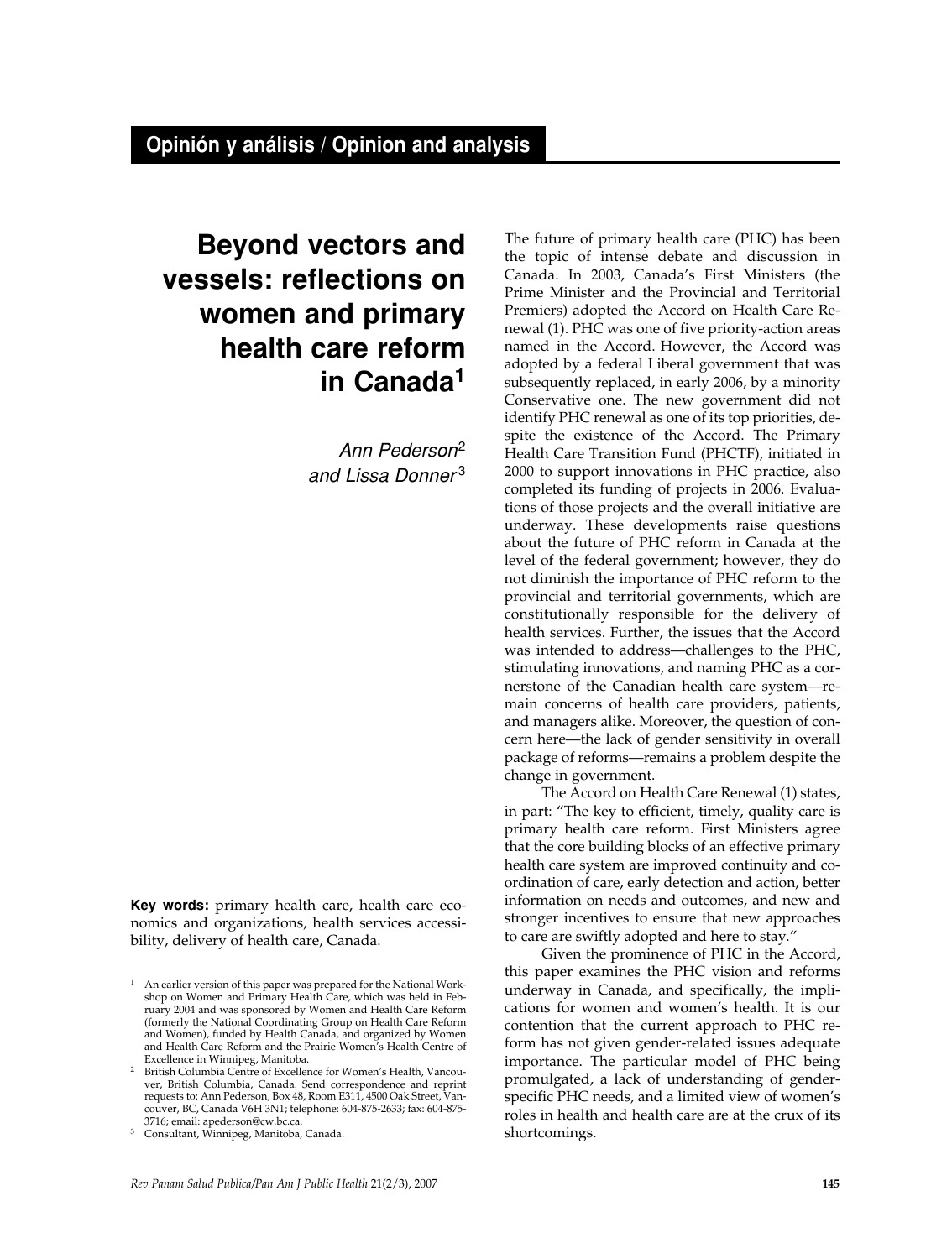## **WHAT IS PRIMARY HEALTH CARE?**

In 1978, the World Health Organization (WHO) stated in the Declaration of Alma-Ata (2): "The people have the right and duty to participate individually and collectively in the planning and implementation of their health care . . . Primary health care is the key to attaining this target as part of development in the spirit of social justice. Primary health care is essential health care based on practical, scientifically sound, and socially acceptable methods and technology made universally accessible to individuals and families in the community through their full participation and at a cost that the community and country can afford to maintain at every stage of their development in the spirit of self-reliance and self-determination . . . It is the first level of contact of individuals, the family and community with the national health system bringing health care as close as possible to where people live and work, and constitutes the first element of a continuing health care process." In short, according to the WHO statement, PHC encompasses disease prevention, health promotion, and curative and rehabilitation services.

The early women's health movement of the 1960s and 1970s was important in arguing for a broader view of health policy, one that looked beyond health as the absence of disease to a recognition of health as a resource for living. It was the women's movement, in part, that pioneered the political approaches to health and health care, taking them from the domain of the personal to the domain of the political. As Barbara Ehrenreich and Deirdre English wrote in *Complaints and Disorders* (3) five years before the Declaration of Alma-Ata: "This, to us, is the most profoundly liberating feminist insight—the understanding that our oppression is socially, and not biologically, ordained. To act on this understanding is to ask for more than 'control over our own bodies.' It is to ask for, and struggle for, control over the social options available to us, and control over all the institutions of society that now define those options."

Health Canada, the Federal Department of Health of Canada, has a longstanding commitment to understanding the determinants of health, including income, social status, employment, education, social environments, physical environments, healthy child development, personal health practices and coping skills, health services, social support networks, gender, and culture (4). This commitment dates back to the 1974 report by then-Federal Minister of Health Marc Lalonde, *A New Perspective on the Health of Canadians* (5)*.* Health Canada also has an expressed commitment to both gender-based analysis and women's health, as evidenced by its *Women's Health Strategy*, its *Gender-based Analysis Policy*, and its guide to gender-based analysis, *Exploring Concepts in Gender and Health* (4, 6, 7).

To date, however, the importance of nonmedical determinants of health has not been evident in Health Canada's work on PHC reform. Other key government-related initiatives have similarly held a narrow view of PHC. For example, in its 2003 report entitled *Choices for Change: The Path for Restructuring Primary Healthcare Services in Canada*, the Canadian Health Services Research Foundation the primary funding agency for health services research—defined PHC without any reference to the broader determinants of health (8): "The term 'primary health care' has been interpreted in different ways. At its core, however, PHC is defined as a set of universally accessible first-level services that promote health, prevent disease, and provide diagnostic, curative, rehabilitative, supportive, and palliative services." This is followed by a list of six broad results that PHC should produce: effectiveness, productivity, accessibility, continuity, quality, and responsiveness. Equity, in the broadest sense as well as in terms of gender, is notably absent. In fact, the authors note that they made an explicit decision to exclude the equity indicator from their analysis due to the "ambiguity of its wording" (8). This depoliticizing of PHC—ignoring health-determining factors outside of the health care system and omitting the right to participate in health care planning and implementation—has contributed to reforms that are focused on systems management, rather than on prevention and equity. Like the 2002 report of the Commission on the Future of Health Care in Canada (9), with its emphasis on individual behaviors and its silence on the structural determinants of health, this approach strips PHC of its radical roots. Moreover, all of these conceptualizations of primary care, including that used in the Declaration of Alma-Ata, ignore the differing PHC needs of men and women.

#### **PRIMARY HEALTH CARE REFORM IN CANADA**

PHC reform is not unique to Canada. It reflects larger, global trends toward changes in health care and health services (9). Nor is PHC a new idea in Canada. Shortly after establishing Medicare, Canada's public medical insurance, John Munro, the Federal Minister of National Health and Welfare of Canada, stated in 1969 (10): "The key is contact, the place is the community, the concept is preventative . . . group practice, community health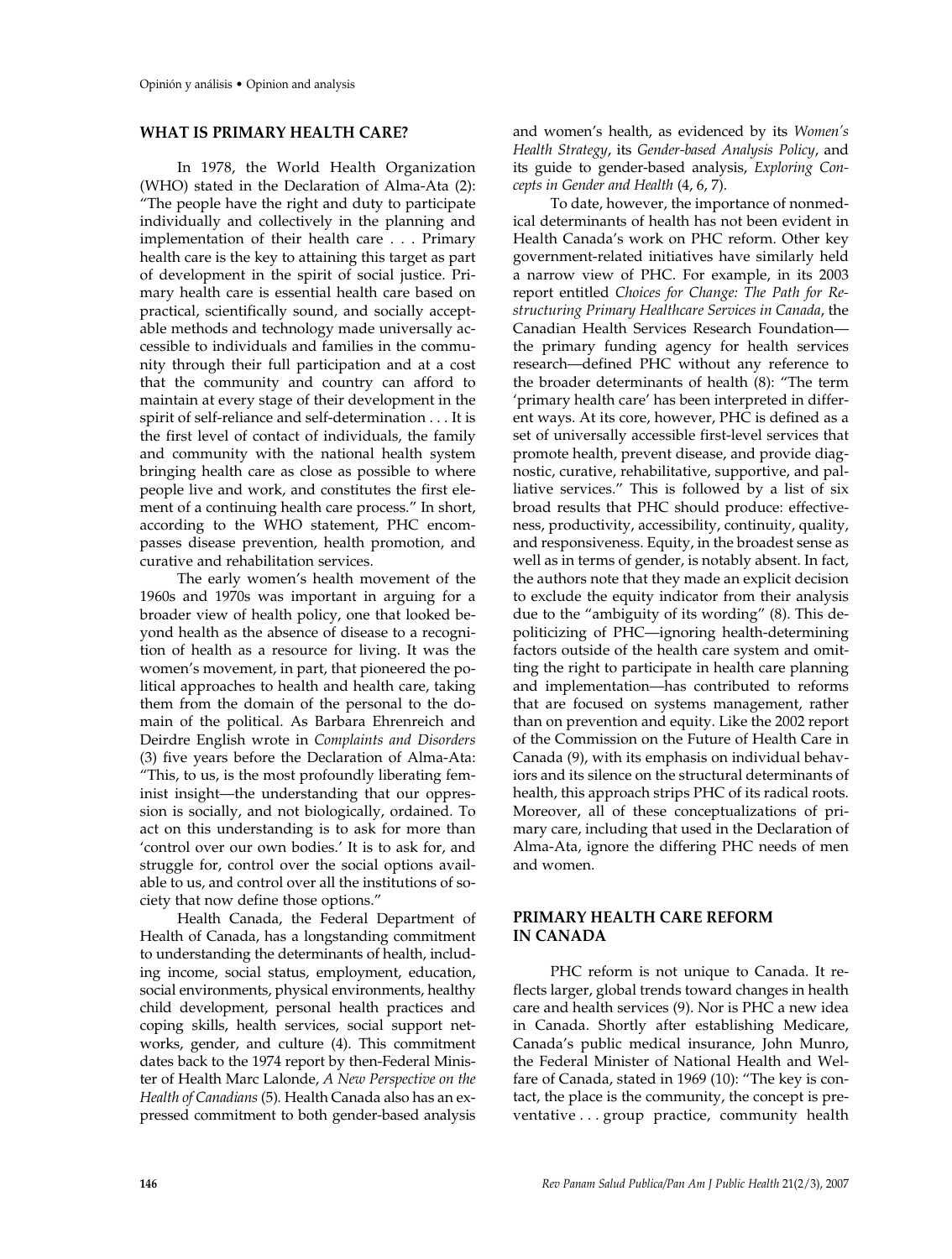centers, mobile out-patient clinics, increased casefindings through home visitation, greater availability of local alternate-care institutions, better home care, increased team work with community social agencies."

Even before the Lalonde Report of 1974 (5) and the Declaration of Alma-Ata in 1978, several Canadian provinces pioneered community health centers. Among the first was the province of Saskatchewan, where in 1962 pro-Medicare doctors and citizens formed the Community Health Services (Saskatoon) Association. In the province of Ontario, the Sault Ste. Marie and District Group Health Association opened a clinic in 1963. Shortly after the launching of Medicare, the province of Quebec introduced local community health and service centers. By 1972, the province of Manitoba joined the movement, issuing the *White Paper on Health Policy* (11), which called for more community health centers and the introduction of district health boards. Later that same year, Munro said the following about community health centers (10): "I think that there are some advantages which are immediately foreseeable. The very fact that the consumer has a real role in the planning, development, and operation of these centers on a community basis represents a substantial step forward (10)."

All of the PHC reform initiatives that took place in the 1960s and 1970s have at least three things in common. First, all are closer to the language and approach of the Declaration of Alma-Ata than the current Canadian PHC reform policies are. Second, none led to major changes in the provision of PHC, which is still primarily delivered by physicians on a fee-for-service basis. Third, none of them acknowledge the importance of gender differences in PHC.

PHC reform has been a high-profile topic in Canada lately, led by the efforts of local and national government leaders and ministers of health. As noted, the First Ministers' Accord on Health Care Renewal identified PHC reform as an area requiring additional investment. In the Accord, the First Ministers stated: "The key to efficient, timely, quality care is PHC reform. First Ministers agree that the core building blocks of an effective PHC system are improved continuity and coordination of care, early detection and action, better information on needs and outcomes, and new and stronger incentives to ensure that new approaches to care are swiftly adopted and here to stay. First Ministers agree that the ultimate goal of PHC reform is to provide all Canadians, wherever they live, with access to an appropriate health care provider, 24 hours a day, 7 days a week."

The First Ministers' statement of their "ultimate goal" as "access to an appropriate health care Opinión y análisis • Opinion and analysis

provider" is telling. Gone is any sense that PHC reform is a tool for improving the health of the most vulnerable, or a means to a more just and equitable society. Access is seen as an end in itself, rather than one factor within the web of health determinants. Equity is not identified as a goal, but efficiency is.

As mentioned previously, the Federal Government of Canada established the PHCTF to provide additional funds to the provinces for health care system changes. The five objectives of the PHCTF were to: (1) increase the proportion of the population with access to PHC organizations that are accountable for the planned provision of comprehensive services to a defined population; (2) increase the emphasis on health promotion, disease and injury prevention, and chronic disease management; (3) increase access to essential services to 24 hours per day and seven days per week; (4) establish multidisciplinary teams, so that the most appropriate care is provided by the most appropriate provider; and (5) facilitate coordination with other health services (such as specialists and hospitals) (12, 13).

In framing the purposes and activities of the Accord and PHCTF, the problems of PHC became narrowly defined as lack of access to services and inadequate service integration. Consequently, funding was limited to the health care system. Though the PHCTF formally ended in 2006, the initiatives it spawned continue to shape both the discourse and practice of PHC reform in Canada, including its limited attention to women's health.

The way that PHCTF approached the issues influenced the solutions proposed and the programs that were piloted using the Fund's resources. PHC reform came to be seen as a problem to be solved through better management and the use of appropriate economic incentives and disincentives. Accountability appeared to be about financial accountability to the managers of the system, rather than accountability to communities and users of health services. One can imagine how different the solutions and priorities would have been if the problem had been identified as one of health inequalities, such as inequalities based on sex, socioeconomic status, migration experience, ethnicity, and disability. An improved primary health system may have been part of the solution. The spirit of social justice evident in the Declaration of Alma-Ata has disappeared from the dialogue about PHC reform.

PHC reform is taking place in the context of broader health reform. In Canada, health reform has been characterized by cost containment; reductions in services, particularly through early discharge and the assumption that families, particularly women, will take on increased, unpaid, caregiving roles; and, in some provinces, the introduction of corpo-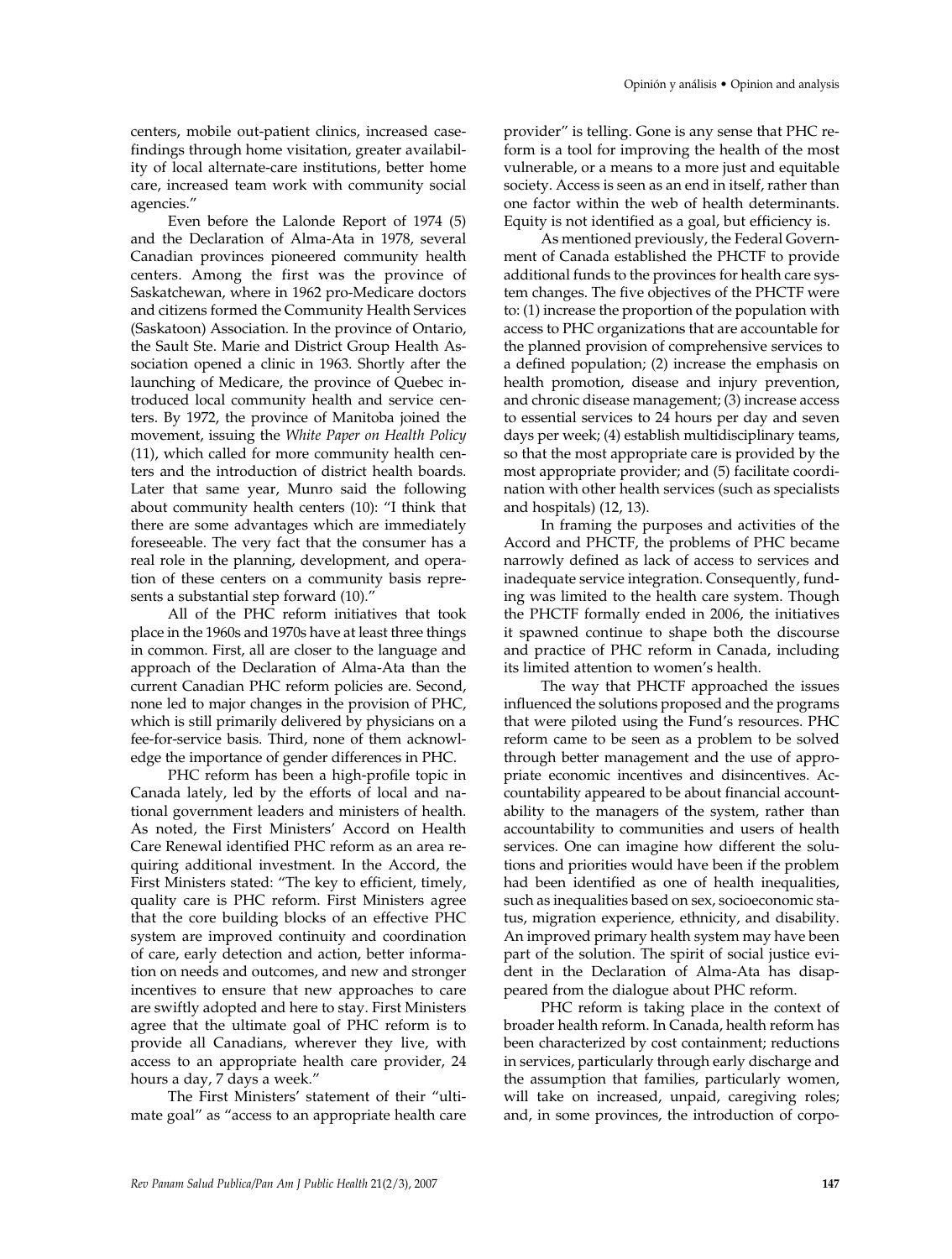rate management systems and for-profit health services in place of traditionally public ones. These reforms are themselves occurring within the context of larger social and economic forces, notably globalization and international trade agreements. These trade agreements may limit the ability of governments to manage social programs, and may add to the pressure to privatize health care services delivery. Such reforms may be particularly of concern to women in Canada, given women's higher rates of poverty and low income. As Pat Armstrong has noted (14), "Most of those who benefit are men, albeit a small minority of men; most of those who bear the burden and express dissatisfaction with market solutions are women."

## **WHERE ARE WOMEN IN CANADIAN LITERATURE ABOUT PRIMARY HEALTH CARE REFORM?**

Literature on how the proposed changes in PHC services are expected to impact women is scarce (15, 16). Most Canadian research in primary care ignores existing evidence about the impact of gender on health care needs, preferences, and utilization. Three recent synthesis reports dealing with PHC in Canada illustrate this problem (8, 17, 18).

Even newly published reports designed to inform the PHC reform process often include only sex-aggregated or sex-adjusted data, making even the most cursory male-to-female comparisons impossible. In this process, the rate is adjusted to allow comparisons among different groups by standardizing the sex distribution among the populations. While allowing intergroup comparisons, it masks sex differences. For example, Statistics Canada's *Access to Health Care Services in Canada 2001* included only household-level data on barriers to health service access, including PHC, thus making sex disaggregation impossible (19). The 2005 edition includes only sex-aggregated data, even though the source survey, the Canadian Community Health Survey Cycle 3.1, allows for the disaggregation of data by sex (20). This is in sharp contrast to stated commitments to gender-based analysis made by Health Canada, one of the funders of *Access to Health Care*. The collection and analysis of sex-disaggregated data is an important step, but not sufficient to understand these issues. To fully understand women's health, gender-based analysis that wrestles with issues of women's social status, gender-related power, and access to resources is needed.

Researchers associated with the Centres of Excellence for Women's Health (supported by the

Women's Health Contribution Program of Health Canada) have described the PHC issues of specific groups of women. Their work includes discussions of the needs of drug-dependent women (21, 22), immigrant women (23, 24), lesbian women (25), minority women (26), Aboriginal women (27–29), and rural women (30, 31). These reports approach the issues from the perspective of the women concerned, and draw conclusions about policy and services from their point of view. Interesting work has also been done to develop women-centered models of care, notably the Winnipeg Women's Health Clinic Model of Care (32) and the Vancouver/Richmond Health Authority's Framework for Women-Centred Care (33).

While this literature and the work of other women's health scholars and activists provide valuable information about particular programs and models of care for specific subgroups of women, they do not typically address the different impacts that PHC reforms may have on women as opposed to men; indeed, they were not intended to do so. However, even the existing works and their insights on women's PHC needs do not appear to have been considered by those developing "mainstream" policy initiatives in PHC reform.

## **WHY FOCUS ON WOMEN'S PRIMARY HEALTH CARE NEEDS?**

Outside of the women's health movement, discussions to date about PHC reform have excluded women's PHC needs and how these might be different from the PHC needs of men. This omission is based on the assumption that gender is not an issue in PHC; that is, that the PHC needs of women and men are the same. Are they?

At the most superficial level, if one examines the First Ministers' five objectives for the PHCTF, these changes will benefit women. After all, don't women need better access to services and better health promotion, prevention, and disease management services? Won't women benefit from access to essential services 24 hours a day, seven days a week? Won't better coordination and interdisciplinary teams of service providers benefit women as well as men?

Of course they do and they will; but beyond these general statements, the differences between women and men, girls and boys, become apparent. We suggest that these differences are manifested in six ways, all of which affect the organization and delivery of PHC. The six ways are described in the following subsections.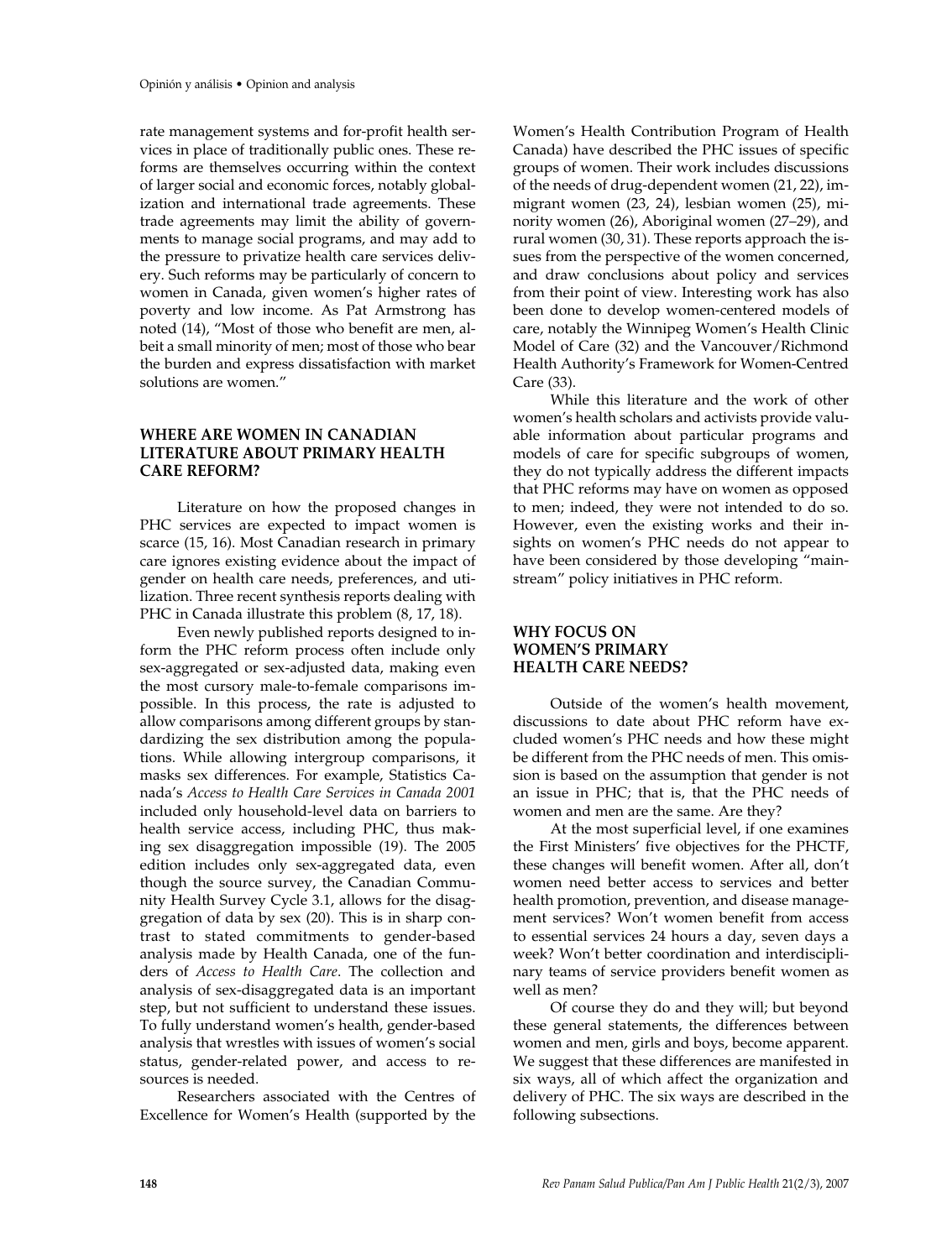#### **Sex-specific conditions and care needs**

Sex-specific conditions and care needs of women include birth control; prenatal, childbirth, and postnatal care; routine care for menstruation and menopause; female infertility; and periodic cervical cancer screening. These services should be integral to women's PHC. A reformed PHC system should deliver routine reproductive health care in ways that recognize menstruation, pregnancy, childbirth, and menopause as normal physiological processes; that understand women's diversity; and that encourage women's autonomy.

#### **Conditions more prevalent among women**

Conditions more prevalent among women include breast cancer, eating disorders, depression, and self-inflicted injuries (7, 34–36). For example, in the case of breast cancer, screening programs should be part of women's routine PHC. In addition, as more women live longer with breast cancer, more of their care becomes the responsibility of the PHC system. In the case of conditions such as eating disorders, depression, and self-inflicted injuries, good PHC for women must include prevention and treatment programs that recognize the gender-specific nature of these conditions, the distinct risk factors, and the need for gender-specific interventions.

#### **Conditions that appear to be sex-neutral**

Conditions that appear sex-neutral include heart disease, a disease whose signs, symptoms, and optimum treatment may differ in women and men (37). Good PHC for women incorporates knowledge of sex and gender differences into all processes of care, including health promotion, disease prevention, and treatment.

#### **The influence of women's gendered roles**

Women's gendered roles in our society influence their health. Examples of this have been documented extensively by women's health researchers and activists, from the effects of caregiving on their own health and financial well-being, to the consequences of women's paid work and working conditions on health, and the impact of women's multiple roles (paid and unpaid) on their health (38–40). Good PHC for women should incorporate this knowledge and be a catalyst for change, helping to reduce the contribution of gender differences to health inequalities.

#### **Gender stereotypes**

Gender stereotypes within the health care system can negatively affect women's health. These stereotypes involve both women's care utilization and caregiving roles. Women are often assumed to use health care services more than men; however, there is good evidence that this is related to sexspecific care and not to male stoicism or to women's predisposition to seek help. For example, in Manitoba in 1994–1995, the per capita cost of providing females with health care services funded by Medicare was approximately 30% higher than for men. However, after the costs of sex-specific conditions were removed (which for women included normal and abnormal reproduction, and for women and men, diseases of the genitourinary system and of the breast), and considering costs for both physicians' services and acute hospital care, the cost of insured health care services for women was about the same as for men; that is, the female:male ratio went from 1.3 to 1.0 (41). There is also evidence that suggests that stereotypes result in differential treatment in everything from referrals for total joint arthroplasty (hip and knee replacement surgery) (42) and secondary prevention of ischemic heart disease (43) to physicians assuming that women's physical symptoms are psychological in origin (44).

#### **Medicalization of normal aspects of women's lives**

The medicalization of normal life events is most apparent in the care provided to women during pregnancy and childbirth. In Canada, in 2001–2002, about 75% of all births involved surgical intervention (use of instruments, induction, or epidural/general anesthetic). Interventions can be life-saving, both for mothers and their babies, but they are not risk-free (45). The medicalization approach has been challenged by the women's health movement for over 30 years, with some success notably the reintroduction of midwifery in some provinces in Canada, and its legitimization as a licensed profession.

## **CONSIDERING WOMEN'S HEALTH IN PRIMARY HEALTH CARE REFORM**

Despite all of this evidence and the importance of evidence-based medicine and decisionmaking, PHC reform leaders in Canada continue to ignore the overwhelming facts on sex and gender. However, women are not completely omitted in the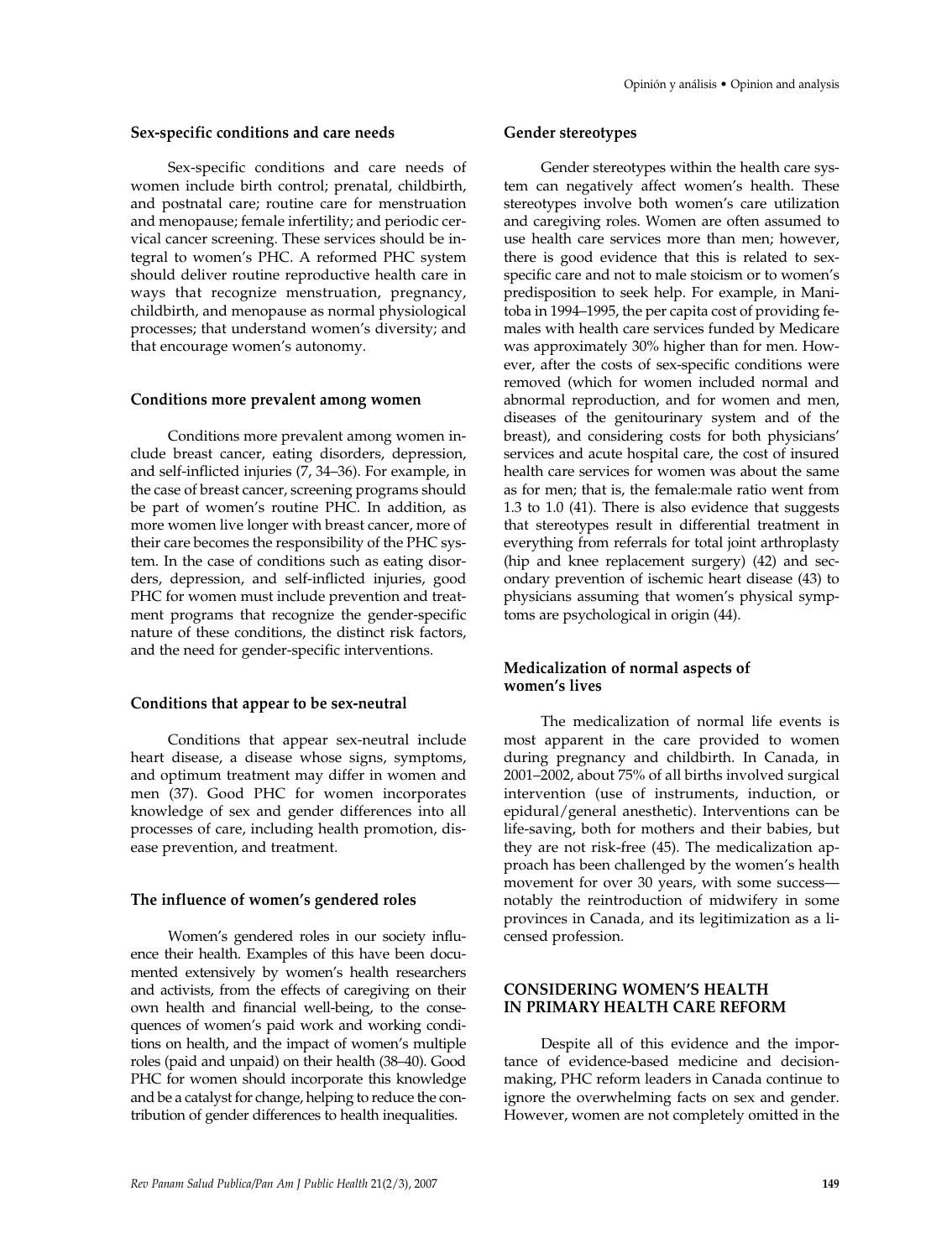plans for PHC reform. They have been assigned two important roles: vessels (for future human beings) and vectors for the transmission of things to their families, both good (e.g., breast milk, nurturing, health information, nutritious food, caregiving, a physically active lifestyle) and bad (e.g., secondhand smoke, alcohol during pregnancy, junk food, sedentary lifestyle). Every plan for PHC reform includes women as the unnamed and unpaid delivery agents of health promotion, without evaluating how this perpetuates unhealthy gender stereotypes.

Even with the absence of literature on how various models for PHC reform might differentially affect women and men, it is possible to use the lessons learned from other work in women's health and apply them to these proposals. A discussion of these follows, using the five objectives of the PHCTF as a framework.

## **Increase the proportion of the population having access to PHC organizations**

This objective emphasized the development of PHC organizations that provide a defined set of comprehensive services to a defined population. This approach could include many organization types, from physician group practices, to managed primary health services based on rostering and capitation, to community health centers. It raises a number of concerns, such as who defines "the set of comprehensive services." In physician-managed alternatives, such as the province of Ontario's Family Health Networks, this is determined through negotiation between physicians and their representatives and government and/or regional health authorities. The sex-specific and gender-specific primary health needs of women are unlikely to be considered in these negotiations. In community health centers in Canada, community-based boards set their own service priorities, based on their perceptions of community needs (which may or may not be sensitive to women's health issues) and in negotiations with their funders (either the provincial government directly or a regional health authority). While some of the most innovative, gender-sensitive PHC programs have been developed by community health centers, others have focused on "family health," in which women are valued for their work as vectors for transmitting health information, but their distinct health needs receive little attention.

What will be included in a "defined set of services"? These are crucial issues for women's health, particularly the overmedicalization of women's normal reproductive physiology described previously. Will existing knowledge about sex and gender differences be used to design, implement, and evaluate services? Will the service needs of all women be assumed to be the same, or will knowledge about differences among women (for reasons such as disability, migration, Aboriginal ancestry, minority status, and sexual orientation) be considered? Will existing knowledge about the ways that gender interacts with the other determinants of health, such as income, education, and social and physical environments, be included?

Who will constitute the "defined population"? Unfortunately, women still encounter discriminatory treatment from physicians and other health care providers who are not sensitive to their needs. Examples of this include lack of detailed knowledge of sex-specific conditions (for example, endometriosis) and biased attitudes (for example, that women complain and seek help more often). Therefore, systems such as rostering, which limit women's abilities to seek a second opinion without the consent of the designated family physician, are not good for women's health. (In Ontario, patients enrolled in Family Health Networks must be referred by their participating family doctor to a second family physician, should they wish a second opinion. This system may limit patient autonomy and privacy [see Family Health Network patient brochure, available from http://www.ontariofamily healthnetwork.gov.on.ca/english/index.html]).

How will the views of women who use the health care system be included in designing, implementing, and evaluating these organizations? Their views as health care system users and as informal, unpaid care providers are rarely reflected in PHC research and policy development.

How will new organizational models recognize the increasing number of female care providers in the health services system? The number of female family physicians in Canada continues to increase. In 2002, they were the majority of family physicians under the age of 35 (46). On average, female family physicians practice fewer hours than their male counterparts do (47). Female family physicians are also more likely to include obstetrics and mental health services in their practices, and they are less likely to see patients in the hospital, to perform basic surgical procedures, and to provide anesthesia (46). Since most PHC reform models rest upon family or general practitioners, and women account for an increasing proportion of family physicians, the organization of primary care needs to reflect these differences. In addition, PHC reform should consider differences in the ways that female and male family practitioners organize their practices, balance family responsibilities, engage in relationships with patients, and respond to government health policies (48–50).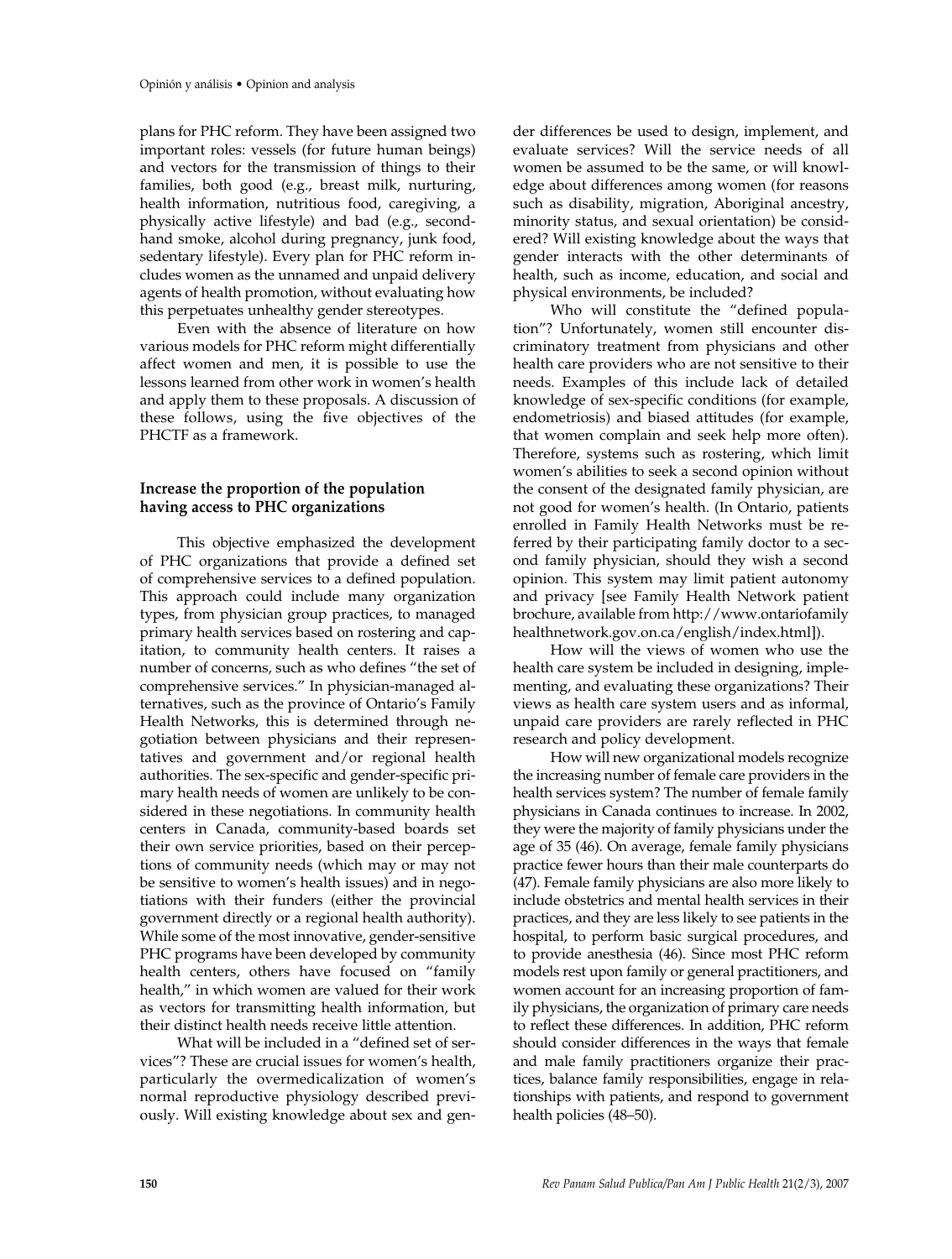#### **Increase emphasis on health promotion, prevention, and management**

The explicit inclusion of health promotion and prevention in PHC is welcome. One of the major criticisms of fee-for-service payment systems in Canada has been that they do not reward family physicians who take the time to work with their patients on promotion and prevention. How health promotion and prevention are understood will be critical to their success and to improving women's health. For example, will health promotion focus on the behavioral determinants of health, such as diet, smoking, and exercise, or will adequate resources be attached to challenging and changing the structural determinants of health, such as income, working conditions, and education? Given the current definitions of PHC reform, this does not appear to be the case.

Will gender, its role as a determinant of health, and its interactions with other determinants be considered in the design, implementation, and evaluation of these programs? Given the absence of gender analysis from current plans for PHC reform, it does not appear likely.

Will health promotion and prevention programs promote gender stereotypes by treating women as vectors and vessels? To the extent that these campaigns individualize problems and blame women for their own ill health and that of their families, they compound women's sense of responsibility for health problems that are, in fact, largely beyond their control (51). There is little evidence to suggest that these practices are changing.

#### **Expand 24/7 access to essential services**

Expanded access to services is a good idea. However, "access" for women means more than an open door, or someone answering the telephone, 24 hours a day and seven days a week ("24/7"). Many questions need to be answered. What services will be provided over the phone? What does access to PHC 24/7 really mean? The expectation is that additional services will be provided outside of normal office hours. Working women will benefit from the expansion beyond normal office hours. They will be able to seek PHC for themselves in the evening, for example. However, what effect will establishing such hours have on the health of care providers, the majority of whom are women? In particular, 24/7 access in Canada is often understood to mean access to "tele-health" services provided by nurses by telephone. How do we therefore balance the conflicting desires and needs of women from both of these perspectives? Will child care services be available to women who need to seek care for themselves? What measures are needed to make services accessible to women with physical disabilities? How can services be culturally and linguistically accessible to women from minority communities? Will service providers recognize that women's work and family commitments limit their ability to seek care?

## **Establish interdisciplinary PHC teams of providers**

While a comprehensive approach to health, including health promotion and disease prevention, is important for women's health and wellbeing, and the greater use of multidisciplinary and interdisciplinary teams has the potential to increase the quality of care available, there remain concerns for women. How will the appropriate mix of team members be established? How will adequate training for sex- and gender-sensitive health care be ensured? How do we ensure that the patient/client is involved as an active member of this "team" and that continuity of care is maintained?

## **Facilitate coordination and integration with other health services**

Increased facilitation and coordination are also welcome. However, this is frequently reduced to a discussion of an electronic medical record to address the desire for a seamless flow of health information. This raises two concerns. First, it fails to recognize a woman's desires to protect the private nature of her discussions with her PHC provider or specialist. For example, a patient may not wish to discuss an abortion, or the decision to place a child for adoption, if she knows this information will be available to others. Similarly, domestic violence may not be disclosed if the information will be included in a chart that is available to other community agencies and institutions. These issues are especially acute for women in rural and remote communities. Secondly, an electronic medical record is the solution to a very narrow definition of "coordination and integration." The original promise of PHC reform as an opportunity to improve continuity and flexibility of care appears to have been lost.

## **GENDER-SENSITIVE PRIMARY HEALTH CARE REFORM**

Despite a subsequent expansion of the definition of primary care to a definition of PHC more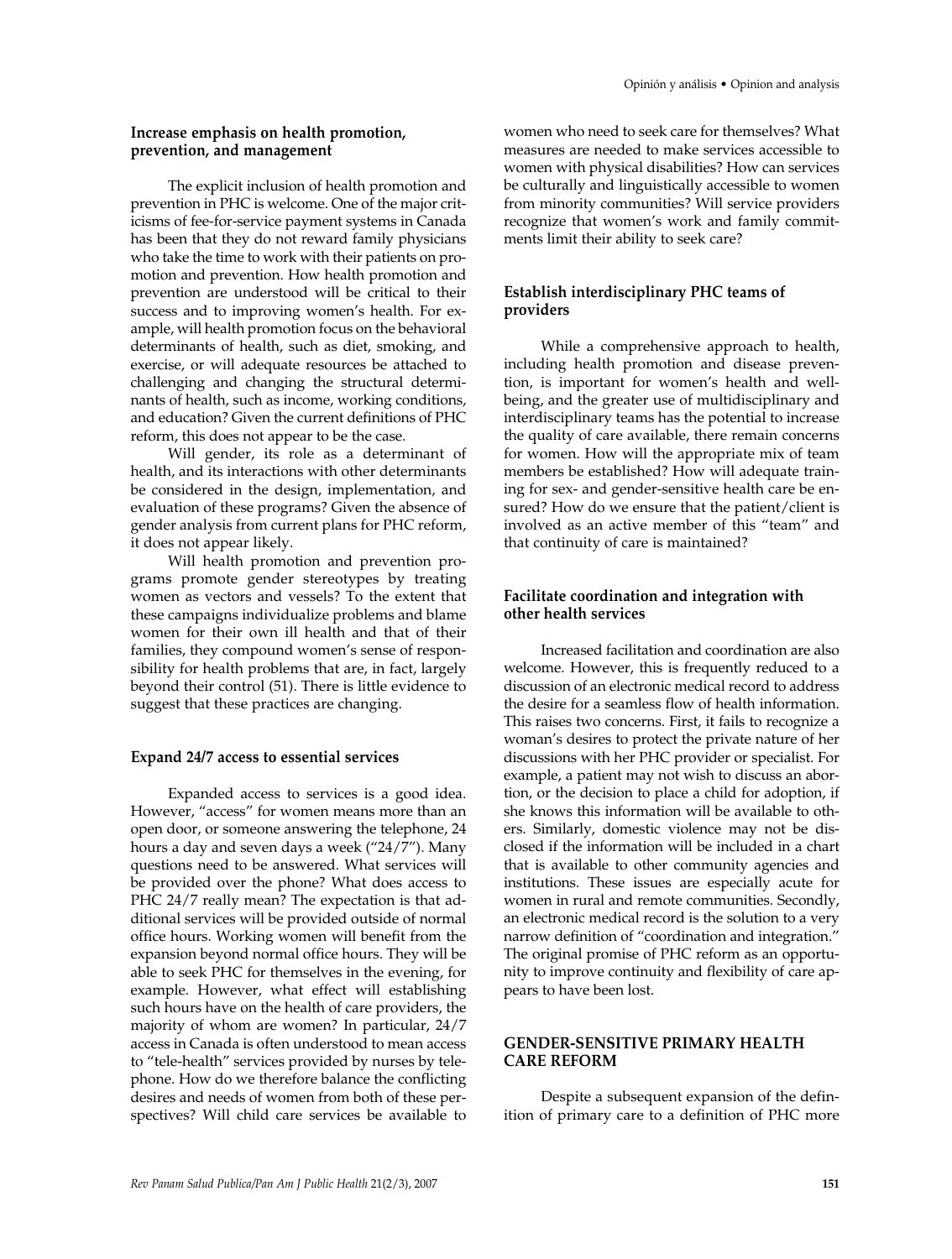consistent with the spirit of the Declaration of Alma-Ata being described in this paper, the radical spirit of Alma-Ata has been essentially absent from current PHC reform in Canada. Even the revised definition makes a distinction between primary *health* care and primary *care*, with the latter focusing on first point of access to the health care system, rather than focusing on the broad determinants of health. If PHC reform is limited to changing management, governance, and payment processes, its potential to contribute to reducing health inequalities will be lost. To improve and promote women's health, PHC reform should incorporate existing knowledge about how sex and gender influence women's health, and about when and how this influence is different for women and men. PHC reform should also identify areas that need additional research.

A reformed PHC system that is not gendersensitive has the potential to reinforce stereotypes by treating women as vessels and vectors. This is damaging to women's health because it limits the ways in which the health care system defines and addresses women's health needs as well as perpetuates a limited understanding of women's contributions to health and health care. By incorporating gender-based analysis into health care design and delivery and inviting women to contribute to reforms, PHC will be better equipped to meet their needs. If we adopt the experience of community health centers in Canada and encourage women in local communities to become involved in the design and governance of PHC reform, their health may benefit from a system designed with their needs in mind. However, without employing mechanisms such as gender-based analysis and engaging women in the reform process, PHC reform in Canada will fail to achieve its full potential.

**Acknowledgements.** We would like to thank the members of Women and Health Care Reform, a national working group studying health care reform and its implications for women in Canada, for their comments on an earlier draft. Members include: Pat Armstrong, Madeline Boscoe, Barbara Clow, Karen Grant, Margaret Haworth-Brockman, Beth Jackson, Morgan Seeley, and Kay Willson. The feedback of the participants to the February 2004 National Workshop on Women and Primary Health Care Reform was also appreciated. The views expressed herein represent those of the authors and are not necessarily those of Women and Health Care Reform or of its funder, the Women's Health Contribution Program, Health Canada.

#### **SINOPSIS**

## **Más allá de vectores y portadoras: reflexiones sobre la mujer y la reforma de la atención primaria de salud en Canadá**

*La reforma de la atención primaria de salud (APS) tradicional en Canadá está enfocada en la modificación del proceso de pago a los médicos y en el perfeccionamiento de la eficiencia organizacional. Aunque algunos de los cambios propuestos benefician a las mujeres, puede que otros no. Es necesario hacer un análisis explícito de género de los diversos modelos de reforma de la APS. Como las mujeres y los hombres tienen desiguales necesidades de salud y utilizan los servicios de salud de manera diferente, las reformas que tomen en cuenta estas diferencias serán más eficaces. Además, un enfoque más amplio al implementar la APS, que esté más cerca del espíritu de la Declaración de Alma-Ata e incorpore un análisis basado en el género, aumentará la eficacia de la APS con relación a las mujeres en Canadá.*

**Palabras clave:** atención primaria de salud, economía en atención de salud y organizaciones, accesibilidad a los servicios de salud, prestación de atención de salud, Canadá.

#### **REFERENCES**

1. Health Canada. 2003 First Ministers' Accord on Health Care Renewal [Internet site]. Ottawa: Health Canada. Available from: http://www.hc-sc.gc.ca/ hcs-sss/delivery-prestation/fptcollab/ 2003accord/index\_e.html#notes. Accessed 18 October 2006.

2. World Health Organization. Declaration of Alma-Ata international conference on primary health care, Alma-Ata, USSR, 6–12 September 1978 [Internet site]. Geneva: WHO. Available from: http://www.who.int/hpr/NPH/docs/ declaration\_almaata.pdf. Accessed 10 October 2006.

3. Ehrenreich B, English D. Complaints and disorders: the sexual politics of sickness. 1st ed. Old Westbury: Feminist Press; 1976.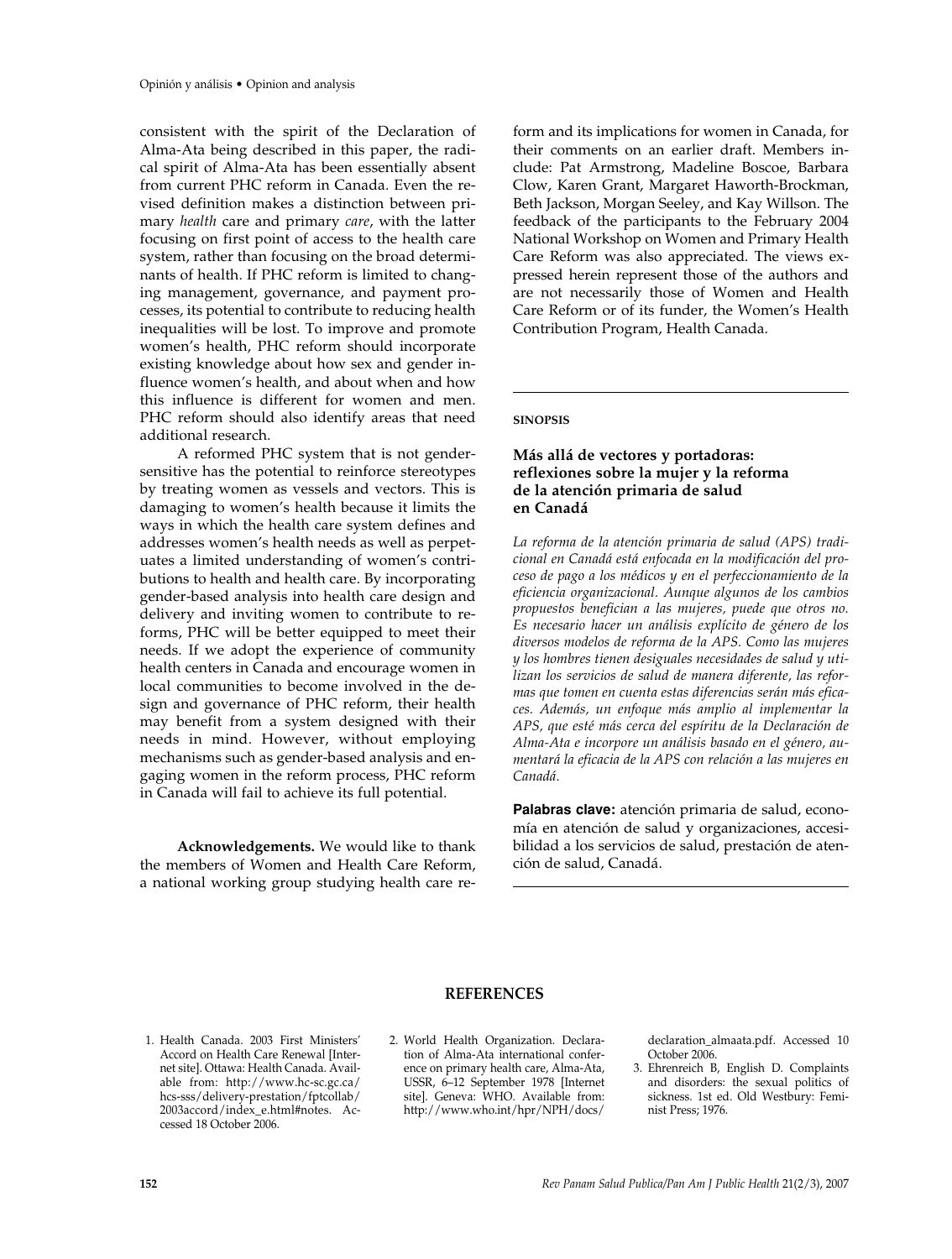- 4. Health Canada. Women's health strategy [Internet site]. Ottawa: Health Canada. Available from: http://www. hc-sc.gc.ca/ahc-asc/pubs/strategwomen-femmes/strateg\_e.html. Accessed 18 October 2006.
- 5. Lalonde M. A new perspective on the health of Canadians. Ottawa: Minister of Supply and Services Canada; 1974.
- 6. Health Canada. Health Canada's genderbased analysis policy. Ottawa: Minister of Public Works and Government Services Canada; 2000.
- 7. Women's Health Bureau, Health Canada. Exploring concepts of gender and health. Ottawa: Health Canada; 2003.
- 8. Lamarche P, Beaulieu M-D, Pineault R, Contandriopoulos A-P, Denis J-L, Haggerty J. Choices for change: the path for restructuring primary healthcare services in Canada. Ottawa: Canadian Health Services Research Foundation; 2003.
- 9. Armstrong P, Boscoe M, Clow B, Grant K, Pederson A, Willson K, et al. Reading Romanow: the implications of the final report of the commission on the future of health care in Canada for women. Toronto: National Coordinating Group on Health Care Reform and Women; 2003.
- 10. Government of Manitoba. White paper on health policy, Appendix Vol. 1. Winnipeg: Province of Manitoba; 1972.
- 11. Miller SA. White paper on health policy. Winnipeg: Province of Manitoba; 1972.
- 12. Health Canada. Objectives of the primary health care transition fund [Internet site]. Ottawa: Health Canada. Available from: http://www.hc-sc.gc.ca/ hcs-sss/prim/phctf-fassp/object\_e. html. Accessed 24 October 2006.
- 13. Devreaux PJ, Choi PJ, Lacchetti C, Weaver B, Schünemann H, Haines T, et al. A systematic review and metaanalysis of studies comparing mortality rates of private for-profit and private not-for-profit hospitals. CMAJ. 2002;166  $(11):1399-406.$
- 14. Armstrong P. The context for health care reform in Canada. In: Armstrong P, Amaratunga C, Bernier J, Grant K, Pederson A, Willson K, eds. Exposing privatization: women and health care reform in Canada. Aurora: Garamond Press; 2001. Pp. 11–48.
- 16. Schellenberg C. Primary [health] care and women: an annotated bibliography. Toronto: National Coordinating Group on Women and Health Care; 2001.
- 17. Armstrong P, Armstrong H. Women, privatization and health care reform: the Ontario case. In: Armstrong P, Amaratunga C, Bernier J, Grant K, Pederson A, Willson K, eds. Exposing privatization: women and health care reform in Canada. Aurora: Garamond Press; 2001. Pp. 163–215.
- 18. Canadian Institute for Health Information. Health care in Canada 2003. Ottawa: Canadian Institute for Health Information; 2003.
- 19. Health Council of Canada. Primary health care: a background paper to accompany health care renewal in Canada: accelerating change. Ottawa: Health Council of Canada; 2005.
- 20. San Martin C, Houle C, Berthelot J-M, White K. Access to health services in Canada, 2001. Ottawa: Minister of Industry; 2002.
- 21. Statistics Canada. Access to health care services in Canada January to December 2005. Ottawa: Minister of Industry; 2006.
- 22. Poole N, Isaac B. Apprehensions: barriers to treatment for substance-using mothers. Vancouver: Centre of Excellence for Women's Health; 2002.
- 23. Tait C. A study of the service needs of pregnant addicted women in Manitoba*,* Winnipeg: Prairie Women's Health Centre of Excellence; 2000.
- 24. MacKinnon M, Howard L. Affirming immigrant women's health: building inclusive health policy. Halifax: Maritime Centre of Excellence for Women's Health; 2000.
- 25. Weerasinghe S. Equitable access to healthcare, health promotion and disease prevention for recent immigrant women living in Nova Scotia, Canada: report on phase 1. Halifax: Maritime Centre of Excellence for Women's Health; 2000.
- 26. Anderson L, Healy T, Herringer B, Isaac B, Perry T. Out in the cold: the context of lesbian health in northern British Columbia. Vancouver: Centre of Excellence for Women's Health; 2001.
- 27. Sharif N, Dar A, Amaratunga C. Ethnicity, income and access to health care in the Atlantic region: a synthesis of the literature. Halifax: Maritime Centre of Excellence for Women's Health; 2000.
- 28. Browne A, Fiske J, Thomas G. First Nations women's encounters with mainstream health care services and systems. Vancouver: Centre of Excellence for Women's Health; 2000.
- 29. Benoit C, Carroll D, Lawr L. Marginalized voices from the Downtown Eastside: aboriginal women speak about their health experiences. Toronto: National Network on Environments and Women's Health; 2001.
- 30. Deiter C, Otway L. Sharing our stories on promoting health and community healing: an Aboriginal women's health project. Winnipeg: Prairie Women's Health Centre of Excellence; 2001.
- 31. Roberts J, Falk M. Women and health: experiences in a rural regional health authority. Winnipeg: Prairie Women's Health Centre of Excellence; 2002.
- 32. Donner L. A rural women's health program: the experience of the South Westman Regional Health Authority*.* Winnipeg: Prairie Women's Health Centre of Excellence; 2001.
- 33. Women's Health Clinic of Manitoba. WHC model of care [Internet site]. Winnipeg: Women's Health Clinic of Manitoba. Available from: http://www.

womenshealthclinic.org/WHC\_model. html. Accessed 24 October 2006.

- 34. Vancouver/Richmond Health Board. A framework for women-centred health. Vancouver: Vancouver/Richmond Health Board; 2001.
- 35. Donner L. Including gender in health planning: a guide for regional health authorities. Winnipeg: Prairie Women's Health Centre of Excellence; 2003.
- 36. Greaves L, Hankivsky O, Amaratunga C, Ballem P, Chow D, De Konick M, et al. CIHR 2000: sex, gender and women's health*.* Vancouver: British Columbia Centre of Excellence for Women's Health; 1999.
- 37. Fransoo R, Martens P, Burland E, Prior H, Burchill C, Chateau D, et al. Sex differences in health status, health care use and quality of care: a population-based analysis for Manitoba's regional health authorities. Winnipeg: Manitoba Centre for Health Policy; 2005.
- 38. Grace S, Cheung A, Stewart D. Cardiovascular disease [Internet site]. In: DesMeules M, Stewart D, eds. Women's health surveillance report: a multidimensional look at the health of Canadian women. Available from: http:// www.phac-aspc.gc.ca/publicat/whsrrssf/pdf/WHSR\_Chap\_14\_e.pdf. Accessed 24 October 2006.
- 39. Maclean H, Glynn K, Ansara D. Multiple roles and women's mental health in Canada [Internet site]. In: DesMeules M, Stewart D, eds. Women's health surveillance report: a multi-dimensional look at the health of Canadian women. Available from: http://secure.cihi.ca/ cihiweb/products/WHSR\_Chap\_2\_e. pdf. Accessed 25 October 2006.
- 40. Colman R. A Profile of women's health indicators in Canada. Ottawa: Health Canada, Women's Health Bureau; 2003.
- 41. Donner L. Background report: producing a profile of Manitoba women's health. Winnipeg: Prairie Women's Health Centre of Excellence; 2004.
- 42. Mustard C, Kaufert P, Kozyrskyj A. Mayer T. Sex differences in the use of health care services. N Engl J Med. 1998; 338(23):1694–5.
- 43. Jackson, BE, Pederson A, Boscoe M. Gender-based analysis and wait times: new questions, new knowledge [Internet site]. Available from: http://www. hc-sc.gc.ca/hcs-sss/pubs/care-soins/ 2006-wait-attente/gender-sex/ index\_e.html. Accessed 24 October 2006.
- 44. Hippisley-Cox J, Pringle M, Crown N, Meal A, Wynn A. Sex inequalities in ischaemic heart disease in general practice: cross sectional survey. BMJ. 2001; 322:832–6.
- 45. McKinlay JB. Some contributions from the social system to gender inequalities in heart disease. J Health Soc Behav. 1996;37(1):1–26.
- 46. Canadian Institute for Health Information. Giving birth in Canada: a regional profile. Ottawa: Canadian Institute for Health Information; 2004.